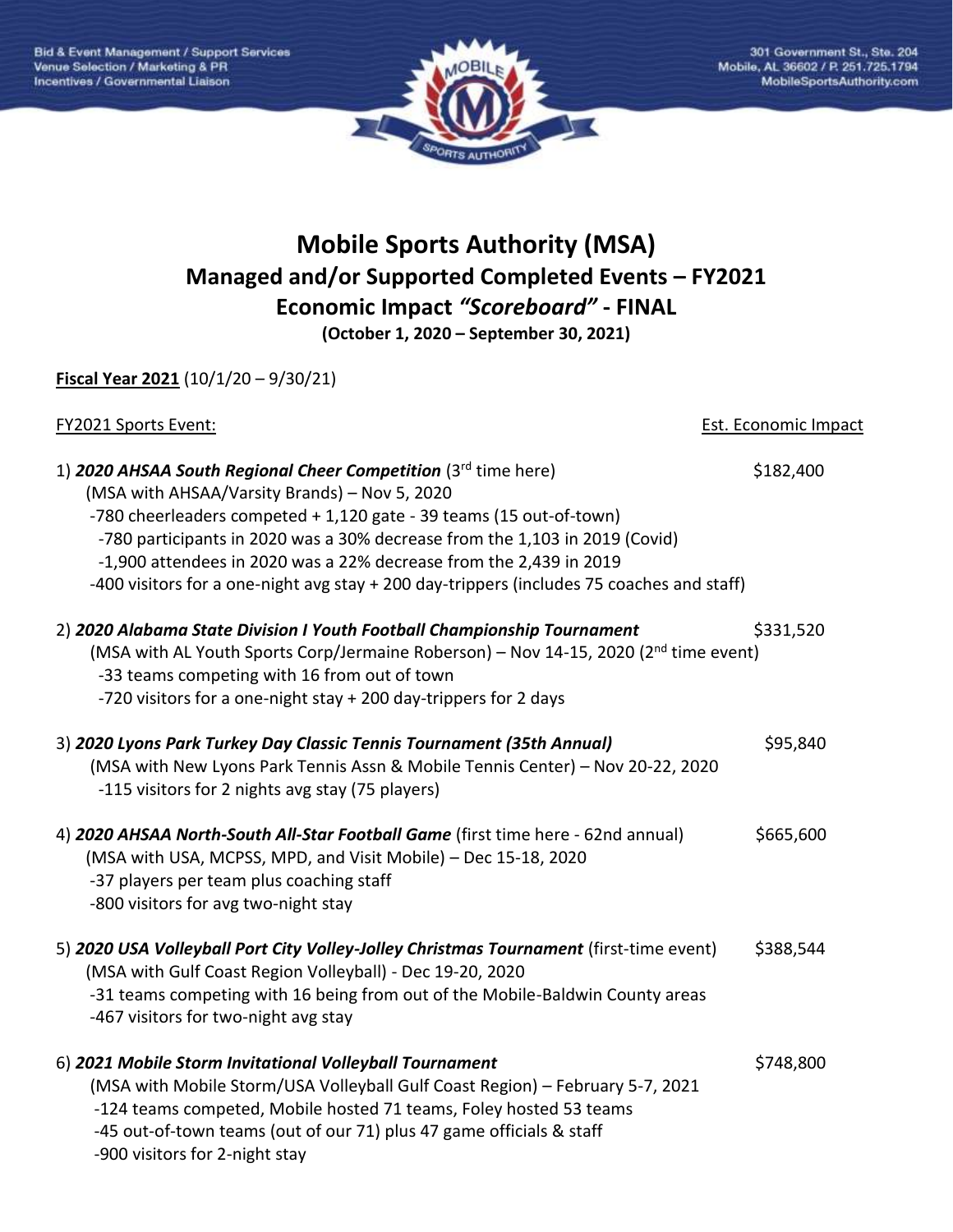FY2021 Sports Event (con't): Est. Economic Impact

| 7) 2021 Gulf Coast Classic Invitational Volleyball Tournament (28 <sup>th</sup> Annual)-1st here<br>(MSA with Pleasure Island Storm/USA Volleyball Gulf Coast Region) - February 12-14, 2021<br>-121 teams competed, Mobile hosted 64 teams, Foley hosted 57 teams<br>-36 out-of-town teams (out of our 64) plus 50 game officials & staff<br>-The tournament reported 278 room-nights generated<br>-900 visitors for 2-night stay + 784 day-trippers for 2 days | \$868,480 |
|------------------------------------------------------------------------------------------------------------------------------------------------------------------------------------------------------------------------------------------------------------------------------------------------------------------------------------------------------------------------------------------------------------------------------------------------------------------|-----------|
| 8) 2021 Mobile Bay Authority Intercollegiate Golf Tournament (12th Annual)<br>(MSA with Ben Hannan/USA) - Feb 14-16, 2021<br>-215 visitors for 3-night stay<br>-13 college teams from out of town plus USA competed at Magnolia Grove GC                                                                                                                                                                                                                         | \$268,320 |
| 9) 2021 Azalea City Boys' Winter Classic Volleyball Tournament (first-time event)<br>(MSA with USAV Gulf Coast Region) - Feb 20-21, 2021<br>-130 visitors for one night stay<br>-6 teams with 3 from out of town plus 20 game officials                                                                                                                                                                                                                          | \$54,080  |
| 10) 2021 Mardi Gras (Volley) Ball Tournament (first-time here)<br>(MSA with MS Gulf Coast Volleyball/USAV Gulf Coast Region) - Feb 27-28, 2021<br>-403 visitors for two-night stay/1,036 for one night<br>-54 teams with 49 from out of town plus 50 game officials                                                                                                                                                                                              | \$766,272 |
| 11) 2021 USSSA Black American Winter World Softball Tour (3rd Annual)<br>(MSA with Martina Moore/USSSA) - March 5-7, 2021<br>-1,160 visitors for two-day stay<br>-61 teams with 58 from out of town from 11 states (AL, CA, FL, GA, LA, MI, MO, MS, SC, TN, TX)                                                                                                                                                                                                  | \$965,120 |
| 12) 2021 Azalea City Classic Ultimate Tournament (first time event)<br>(MSA with Mobile Ultimate Movement) - March 6-7, 2021<br>-150 visitors for one-day stay<br>-12 teams with 7 from out of town                                                                                                                                                                                                                                                              | \$62,400  |
| 13) 2021A Gulf Coast Challenge Powered by Mobile Sports Authority ( $3rd$ game)<br>(MSA with GCB Entertainment, Inc/Tim Hale, Kevin Ball) - March 13, 2021<br>-1,702 visitors for one-night stay (UWA vs SAVSU)<br>-(3,405 tickets distributed + 700 teams/coaches/officials/bands/staff)<br>-based on the report from the promoter, fans traveled to Mobile from 4 states (AL, FL, LA, MS,)                                                                     | \$708,032 |
| 14) 2021 Mobile Challenge of Champions Presented by the MSA (28th Annual)<br>(MSA with Steve Schoenewald/Complete Sports Productions) - April 2-3, 2021<br>-90 schools represented from 6 states: AL, FL, GA, LA, MS, TN<br>-840 competitors over 2 days                                                                                                                                                                                                         | \$569,088 |

-684 visitors for 2-night stay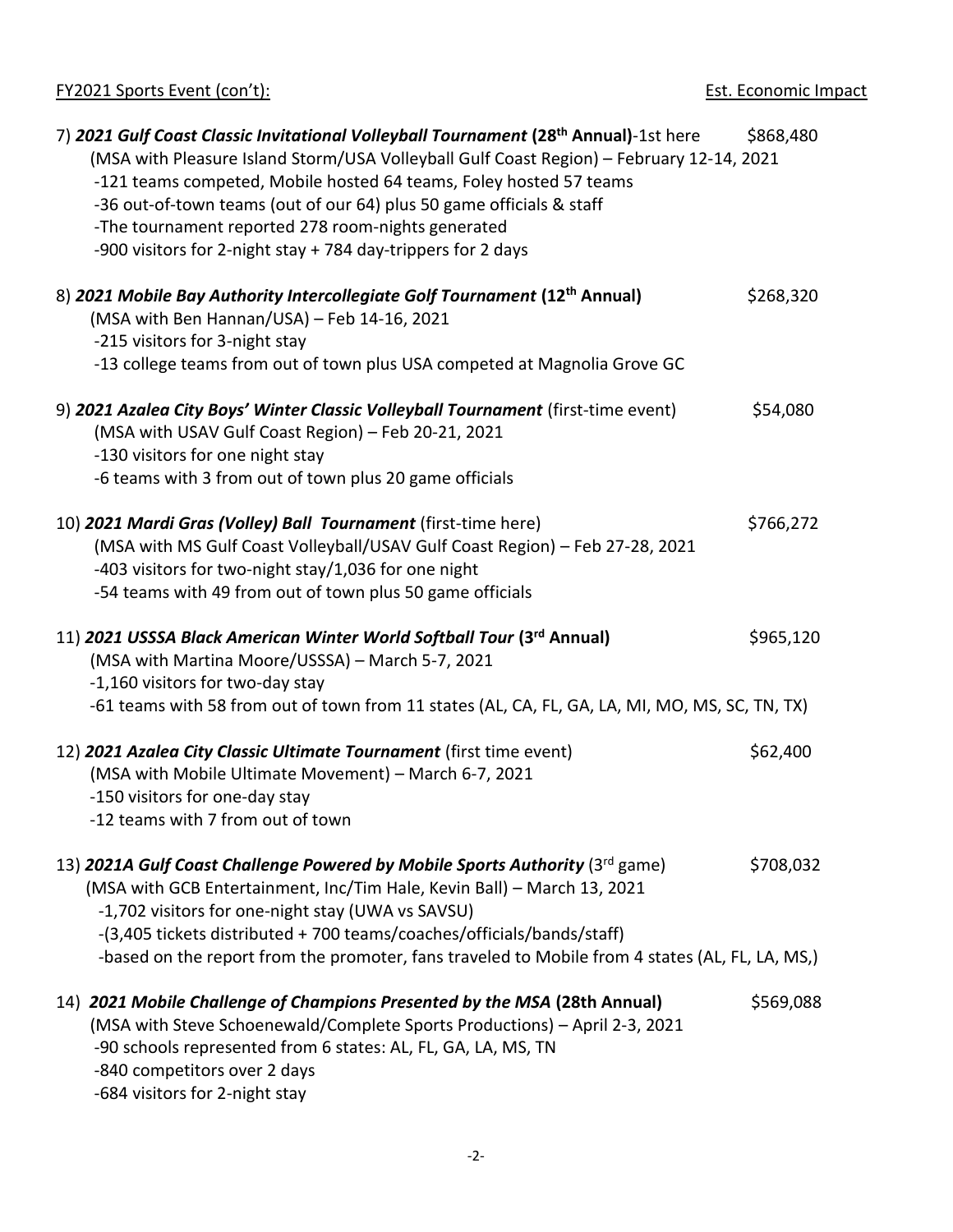| <b>FY2021 Sports Event (con't):</b>                                                                                                                                                                                                                                                                                                                                                                                                                                                                                                                                                             | <b>Est. Economic Impact</b> |
|-------------------------------------------------------------------------------------------------------------------------------------------------------------------------------------------------------------------------------------------------------------------------------------------------------------------------------------------------------------------------------------------------------------------------------------------------------------------------------------------------------------------------------------------------------------------------------------------------|-----------------------------|
| 15) 2021 Gulf South Conference (GSC) Men's & Women's Golf Championships<br>(MSA with Magnolia Grove and the GSC) - April 17-19, 2021 (2nd time here)<br>-11 men's teams and 8 women's teams competed (108 players)<br>-127 visitors for three-night stay + 60 visitors for two-night stay                                                                                                                                                                                                                                                                                                       | \$208,416                   |
| 16) 2021 USA Volleyball Gulf Coast Region Championships Presented by the MSA<br>(MSA with Mobile Storm/USA Volleyball Gulf Coast Region) - April 23-25, 2021<br>(7th Annual) - (a record 248 teams competed; a record 183 in Mobile; 65 in Foley)<br>-103 out-of-town teams plus 24 grass-root teams (out of 183 in Mobile) and 82 staff & officials<br>-with 183 teams competing in Mobile, that's up from 125 in 2019<br>-The tournament reported 1,067 room-nights generated (increase of 25 from 2019)<br>-2,855 visitors for 2-night stay + 563 day-trippers for 2 days + 1,398 local fans | \$2,465,440                 |
| 17) 2021 Serve It Up with Love Tennis Tournament<br>(MSA with Child Advocacy Center) - April 25-27, 2021<br>-69 visitors for two-night avg stay                                                                                                                                                                                                                                                                                                                                                                                                                                                 | \$57,408                    |
| 18) 2021 USA Gymnastics Trampoline & Tumbling Region 5 Championship Meet-MSA<br>(MSA with USAG Region 5 Director Dmitri Poliaroush) - April 30-May 2, 2021 (2nd time here)<br>-491 competitors from 9 southeastern states (AL, AR, FL, GA, LA, MS, NC, SC, TN)<br>-1,547 visitors for avg. one-night stay                                                                                                                                                                                                                                                                                       | \$643,552                   |
| 19) 2021 Southern State Athletic Conf (SSAC) Baseball Championship Tournament<br>(MSA with the SSAC and MSEG) - May 6-9, 2021 - (first time here)<br>-Eight (8) SSAC teams competed from 4 states (AL, GA, LA, MS)<br>-370 visitors for avg 2-night stay                                                                                                                                                                                                                                                                                                                                        | \$307,840                   |
| 20) 2020 Ballin' on the Bay YBOA Basketball Tournament-MSA (5th Annual)<br>(MSA with Mobile Hornets/YBOA) - June 4-6, 2021<br>-a record 97 teams competing with 67 from out of town (AL, FL, GA, KY, LA, MS, TN)<br>-2,880 adult visitors for two-night stay + 135 day-trippers X 2 days                                                                                                                                                                                                                                                                                                        | \$2,417,760                 |
| 21) 2021 World Turkey-Calling Championships (2nd time here)<br>(MSA with West Mobile Golden Spurs Chapter/NWTF/Kenny Weiss) - June 14-15, 2019<br>-75 participants with 70 from out of town<br>-225 visitors for two-night stay                                                                                                                                                                                                                                                                                                                                                                 | \$187,200                   |
| 22) 2021 Babe Ruth 8U AL State Baseball Tournament (2nd time here)<br>(MSA with Babe Ruth/Tony Hendrix) - June 25-29, 2021<br>-20 teams with 14 being from out of town<br>-762 room-nights reported/1,350 adult tickets sold over 3 days<br>-560 visitors for two-night avg stay                                                                                                                                                                                                                                                                                                                | \$465,920                   |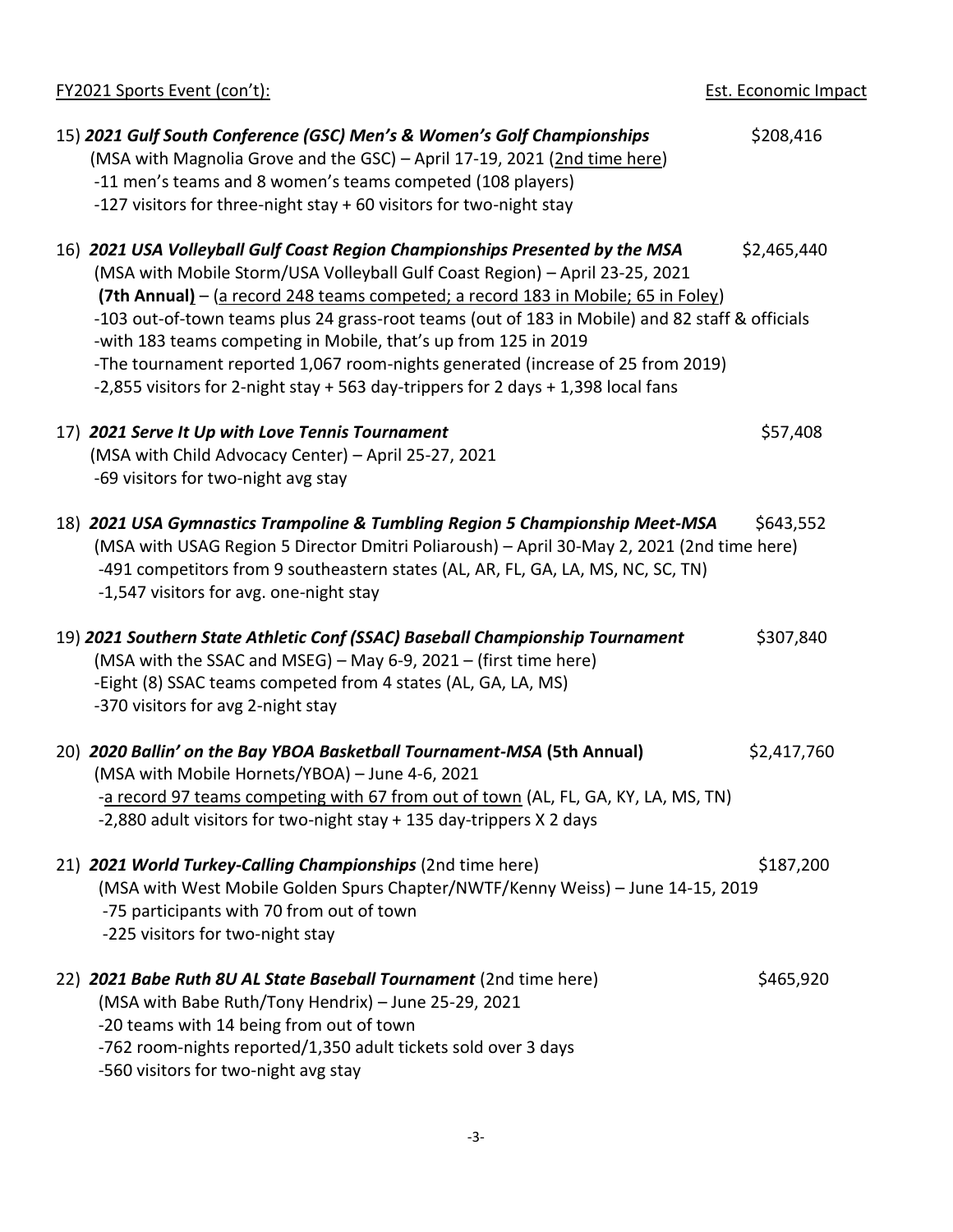| <b>FY2021 Sports Event (con't):</b>                                                                                                                                                                                                                                                                                                                                                                 | Est. Economic Impact |
|-----------------------------------------------------------------------------------------------------------------------------------------------------------------------------------------------------------------------------------------------------------------------------------------------------------------------------------------------------------------------------------------------------|----------------------|
| 23) 2021 Babe Ruth 10U AL State Baseball Tournament (2nd time here)<br>(MSA with Babe Ruth/Tony Hendrix) - June 25-29, 2021<br>-17 teams with 11 being from out of town<br>-653 room-nights reported/1,148 adult tickets sold over 3 days<br>-440 visitors for two-night avg stay                                                                                                                   | \$366,040            |
| 24) 2021 Dauphin Street Vault Presented by the Mobile Sports Authority (10 <sup>th</sup> Annual)<br>(MSA with High Vaultage Events) - July 17, 2021 (150 vaulters)<br>-450 visitors for one-night stay + 500 day-trippers                                                                                                                                                                           | \$227,200            |
| 25) 2021 Babe Ruth 10U Southwest Regional Baseball Tournament (2nd time here)<br>(MSA with Babe Ruth/Tony Hendrix) - July 16-19, 2021<br>-12 teams with 9 being from out of town (AL, AR, LA, MS, TX)<br>-575 room-nights reported/1,050 adult tickets sold over 3 days<br>-360 visitors for two-night avg stay                                                                                     | \$299,520            |
| 26) 2021 Babe Ruth 12U Southwest Regional Baseball Tournament (2nd time here)<br>(MSA with Babe Ruth/Tony Hendrix) - July 16-19, 2021<br>-18 teams with 15 being from out of town (AL, LA, MS, TX)<br>-784 room-nights reported/1,224 adult tickets sold over 3 days<br>-600 visitors for two-night avg stay                                                                                        | \$499,200            |
| 27) 2021 Mobile Cycling Classic-MSA (3rd Annual)<br>(MSA with Pursuit Cycling and Emile Abraham) - July 31-August 1, 2021<br>-305 visitors for 2-night stay                                                                                                                                                                                                                                         | \$253,760            |
| 28) 2021 Babe Ruth World Series (16-18u) Baseball Tournament (2nd time here)<br>(MSA with Tony & Vickie Hendrix/Babe Ruth/County Marketing Fund/Visit Mobile/MSEG)<br>- July 31-August 7, 2021<br>-10 teams; 9 visiting teams plus the host team, the Alabama Rawdogs<br>-1,336 room-nights reported/2,469 tickets sold over 8 days<br>-368 visitors plus 40 visitors in homes (2 teams) for 7 days | \$1,071,616          |
| 29) 2021 Mobile Challenge of Champions High School Cross-Country Meet<br>Presented by the Mobile Sports Authority (29 <sup>th</sup> Annual)<br>(MSA with Steve Schoenewald) - Sept 2-4, 2021<br>-401 adult visitors for one-night avg stay (41 high schools represented)                                                                                                                            | \$166,816            |
| 30) 2021 D1Nation/AL State Pre-Season Youth Football Tournament<br>(MSA with AL Youth Sports Corp/Jermaine Roberson) - Sept 3-5, 2021 (2nd-time event)<br>-40 teams competing with 25 from out of town<br>-693 visitors for two-night stay                                                                                                                                                          | \$483,168            |